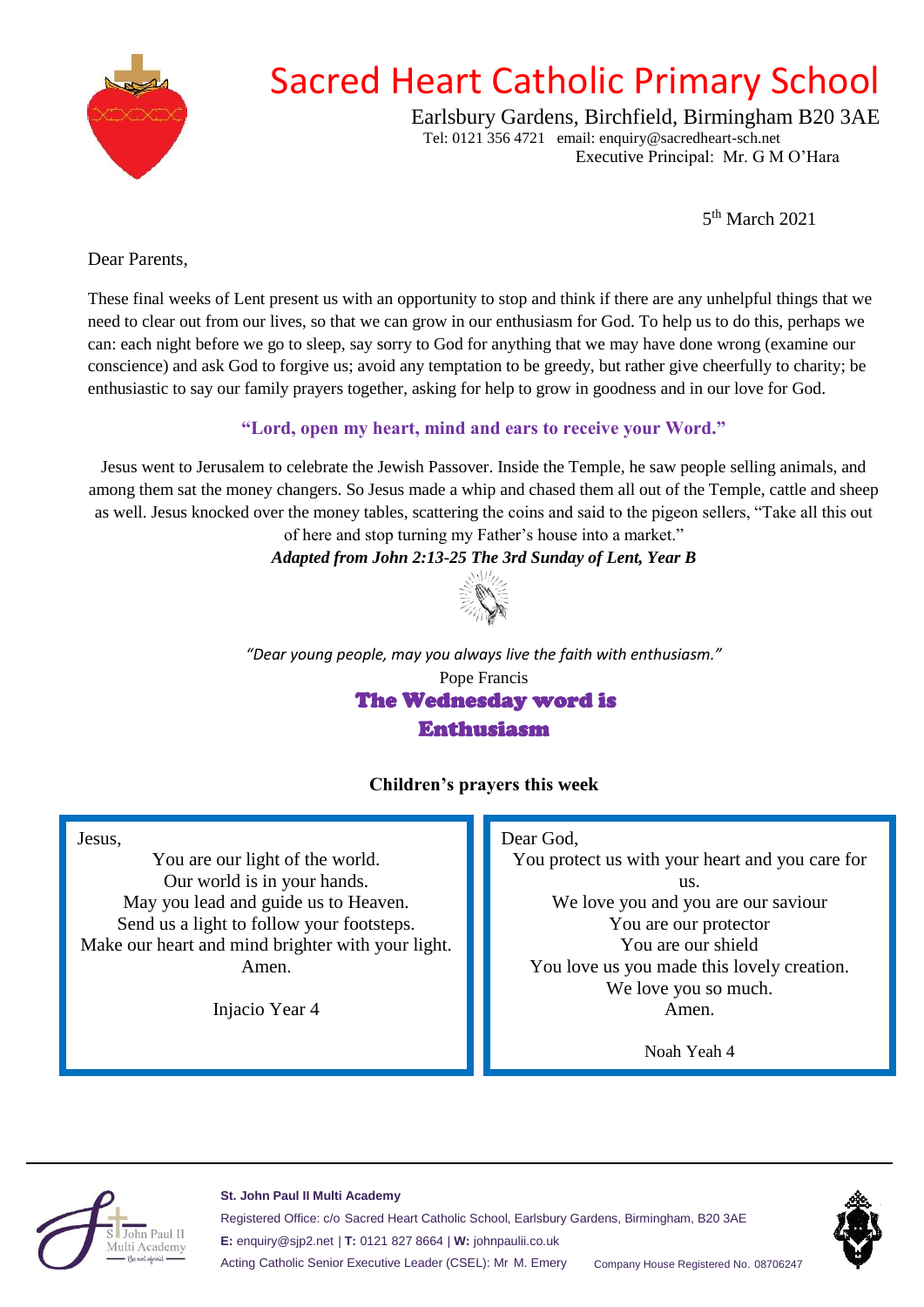

# Sacred Heart Catholic Primary School

Earlsbury Gardens, Birchfield, Birmingham B20 3AE Tel: 0121 356 4721 email: enquiry@sacredheart-sch.net

Executive Principal: Mr. G M O'Hara



#### **Lenten Prayer areas at home**

It has been so lovely to receive photographs of the prayer areas children have created at home to help them with their worship with their families. Please keep them coming!



#### Joaquin Archie and Grace



#### **Sponsored activity for Father Hudson's care homes**

Please encourage your child to complete their fundraising at home and collect sponsors for Father Hudson's during Lent. Our fundraising this year will be focused on raising much needed funds for Father Hudson's care homes who do so much for Birmingham communities. Please find out more about this charity below.

#### [https://youtu.be/UjY9ocfMYgw](#page-0-0)

Your child will be sent a sponsorship form to collect and raise as much money as possible by the good deeds that they do. They can record their efforts on the jamboard created for them on Google Classroom.

#### **PE Routines for the return to school**

When the children return next week, they will continue to come to school in their PE kit as they did last term. Please read carefully to check the PE days for your child.

**FY** Tuesday and Friday

**Year 1** Wednesday and Friday

- **Year 2** Monday and Wednesday
- **Year 3** Tuesday and Thursday
- **Year 4** Tuesday and Friday
- **Year 5** Tuesday and Friday
- **Year 6** Monday and Thursday

#### **Homework- Google Classroom**

The use of Google Classroom has proved a huge success during the school closure period. Children have developed incredible computing skills during the remote learning period. From next week all homework will be set on Google Classroom. Any children without a device to work on at home will be provided with paper based work to take home.

An additional letter regarding reading books will be sent on Monday.



#### **St. John Paul II Multi Academy**